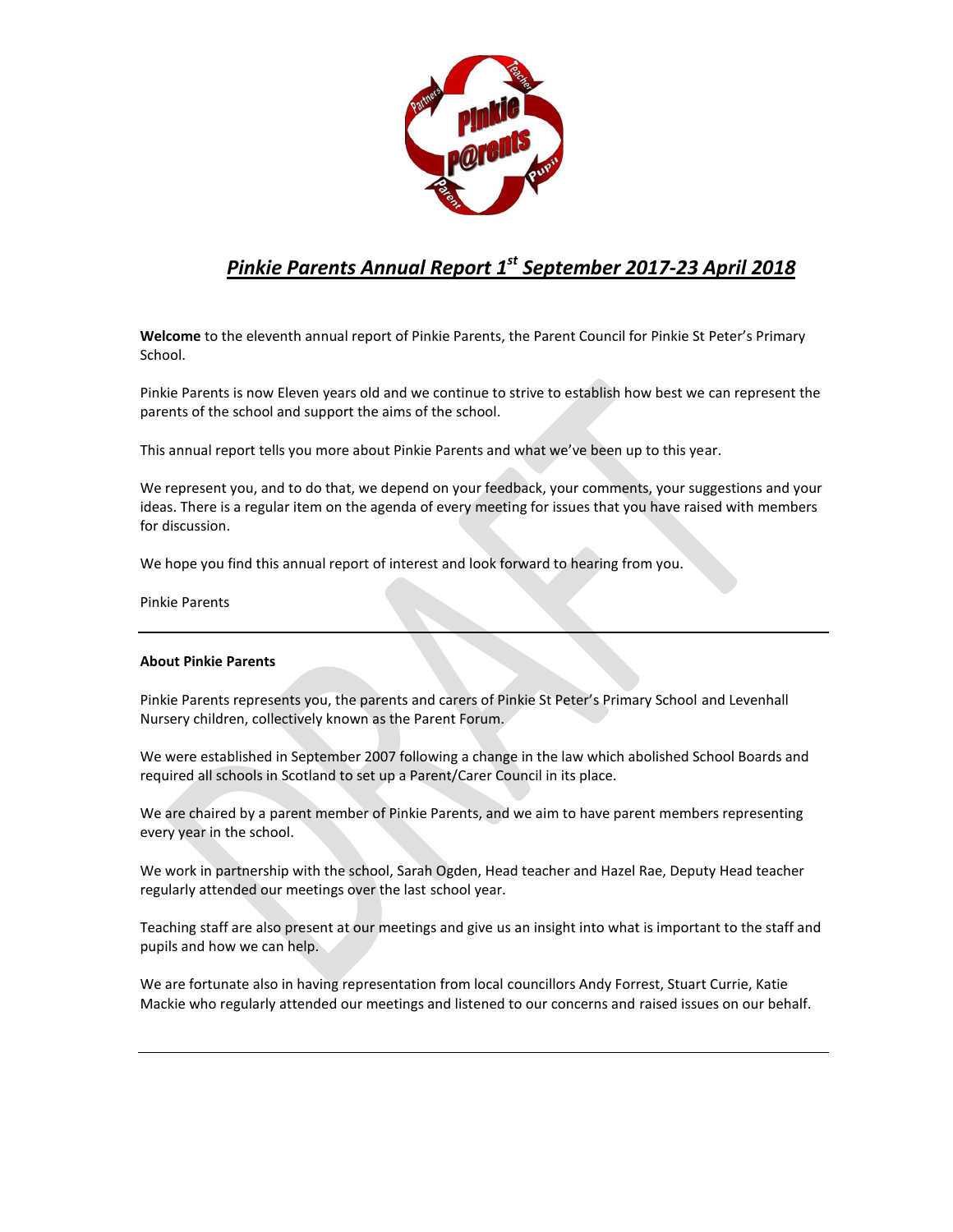

## **Our objectives**

One of our main aims is to identify and represent the views of parents and carers on the education provided by the school and other matters affecting the welfare of all pupils.

Other aims and objectives as stated in our constitution are as follows:

- To work in partnership with the school
- To promote partnership between the school, pupils, all parents of the wider community
- Develop and engage in activities which support the education of and welfare of the pupils
- To promote and encourage the participation of parents in these activities
- To participate in the appointment procedures for Head Teacher and Depute Head Teacher appointments

### **Review of the year**

Our main achievements this year include:

- Discussing issues of importance to the school including the Curriculum for Excellence, Budgets and school extension, school improvement plan and school inspection
- Ongoing Involvement in the consultation process for a proposed new second secondary school in Musselburgh
- Providing parent involvement on a range of activities at school events.
- Fundraising for the school
- Continued working with the school management team to develop and maintain communication links with parents and carers focusing on the school website and the use of a Facebook group page and twitter feed.
- Continuing to work with organisers of the Edinburgh Marathon to fundraise at this event and publicise Pinkie Parents. The annual donation from Edinburgh Marathon will continue while the event finishes in Pinkie Playing fields.

### **Fundraising Group**

Fundraising Group continue to meet and work with the school team to progress opportunities to raise funds to be used to benefit the school and its pupils. The Fundraising group organised to paint the barrier in the playground and create a pinkie dragon.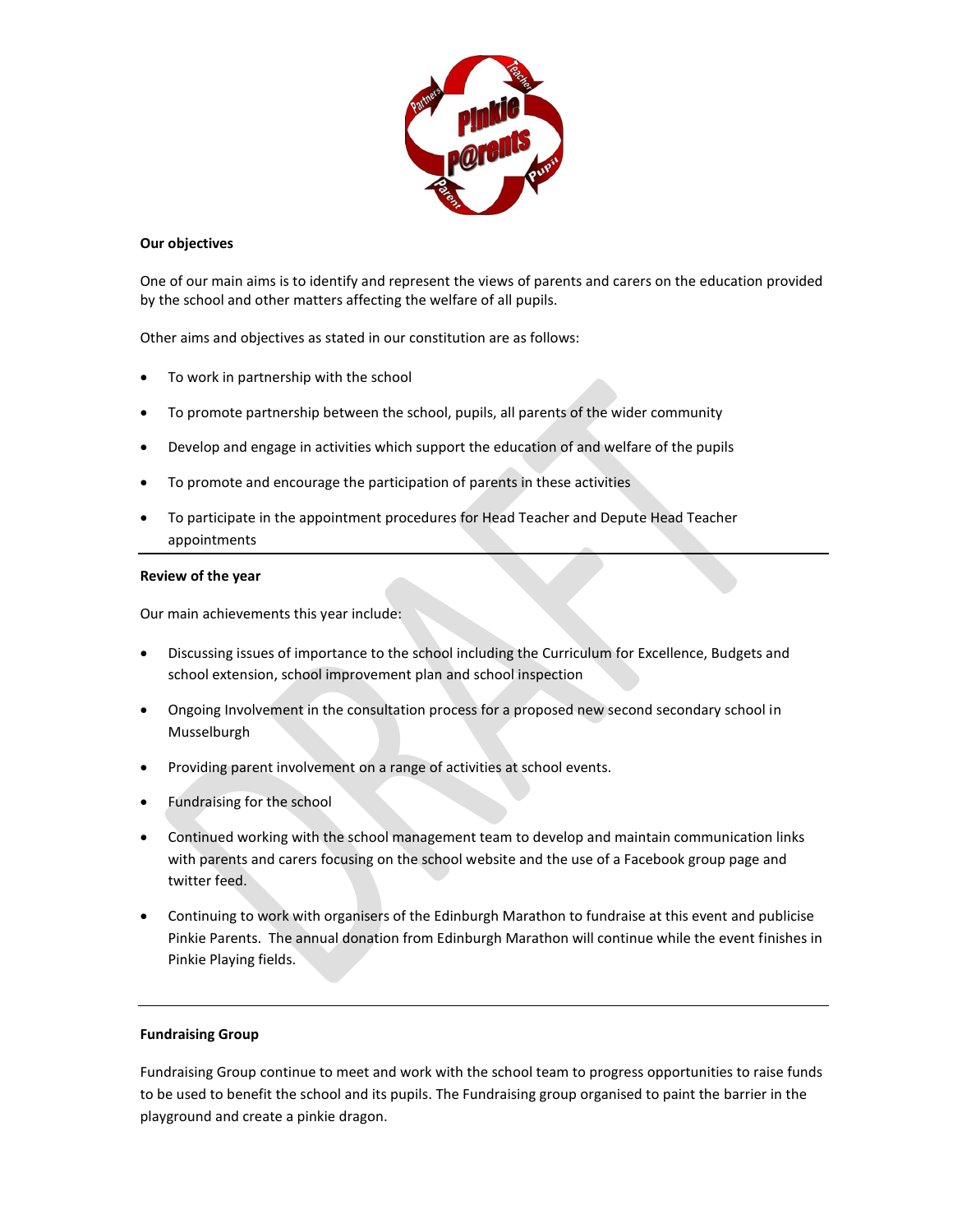

The core fundraising activity for the period to  $23<sup>rd</sup>$  April was as follows;

- Halloween Disco in November
- Christmas Card Designed by Pupils and sold to parents/carers
- Valentine Disco
- A donation from Lily Pollard towards the refurbishment of the playground (big thanks goes to Lily).

Plans for the next annual report year will include the Edinburgh Marathon Stall in May and the School Fair in June, Funds continue to support a P7 leaving donation and Christmas Parties.

### **How can you get involved?**

Here are some ideas:

- Volunteer to become a member of Pinkie Parents;
- Volunteer to become a member of the Fundraising Group;
- Attend one of our meetings (they are open to all, not just members);
- Get in touch with your class rep, and give us your suggestions or views about the school and how parents can get involved;
- Fill in any questionnaires or surveys that we issue to obtain your views.

# **Membership of Pinkie Parents**

Our constitution allows for office bearers to stay on for two years, with representatives being reviewed annually. Full details of reps for each class can be found on the school notice board and/or school website.

### **AGM**

Our AGM takes place annually in April and everyone is welcome to attend. We use the AGM to review our achievements and discuss our priorities for the years ahead.

The AGM took place on 23 April 2018 at 7.00pm at the School.

The elected office bearers for the 2018/19 school sessions are:

Chair –